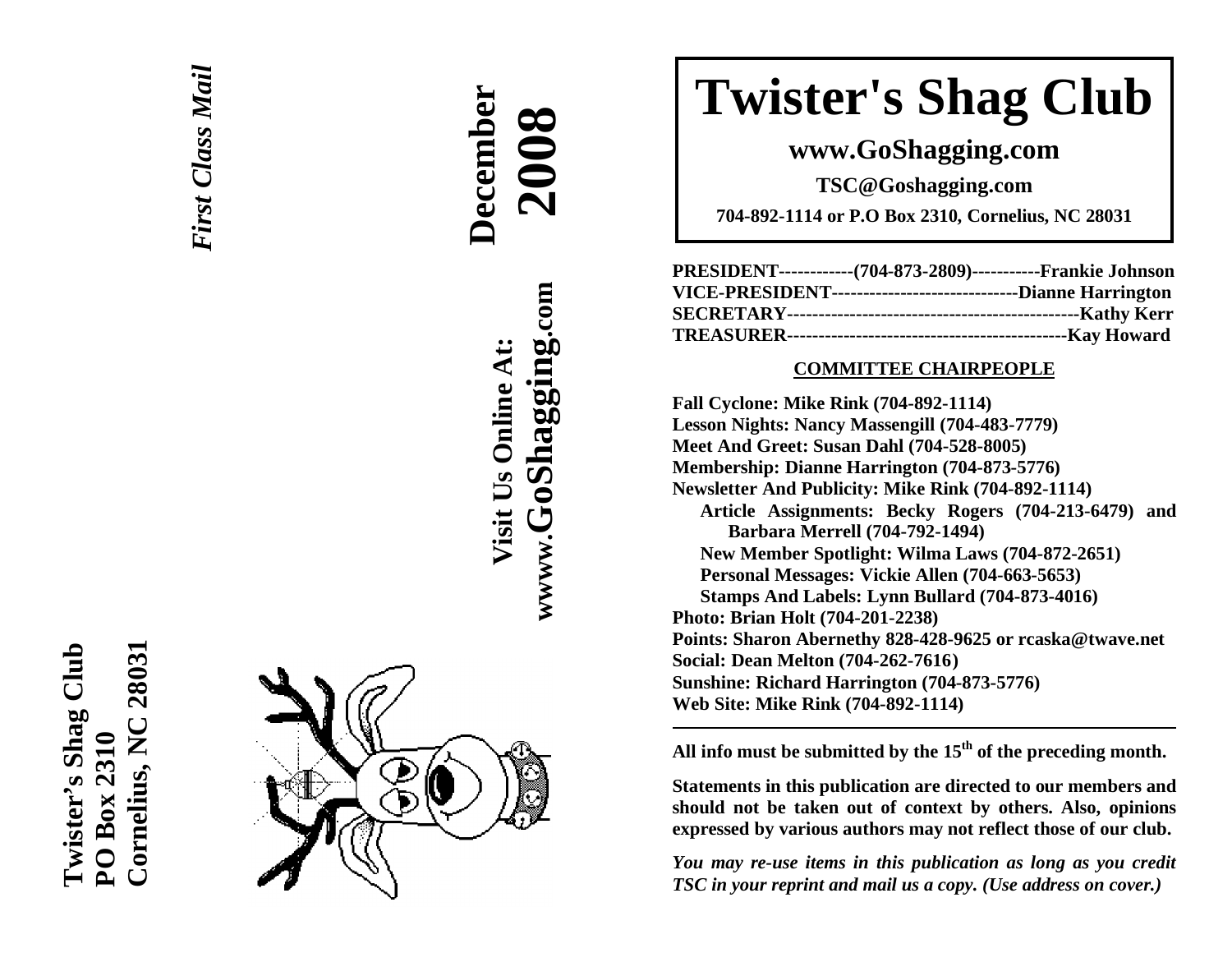## **The President's Letter**

Hello Fun Bunch,

**Congratulations and thank you, thank you, thank you to everyone that worked to make the Fall Cyclone a great success.** 

Once again we held a great Fall Cyclone and it is all because of you. Not only was our eighteenth Fall Cyclone successful, we were rewarded by being presented with the very first Carolina Beach Music (CAMMY) Award for "Shag Club Event of the Year"!

We had many first-timers at this year's party and they all said the same thing; "We'll Be Back!" We are always asked by other clubs how we consistently manage to pull off such a successful party. The work isn't easy but the answer is "Experience, organization, member participation and hard work."

Special thanks go to:

- Everyone that arrived on time for their scheduled work assignments and stayed through the duration of the assignment.
- Everyone that filled in when others couldn't fulfill their commitments.
- Everyone that worked setup or teardown even though it wasn't part of their designated work assignment.
- Everyone that worked their ten hours plus another ten, twenty or more hours.
- Pam Siege, Malcolm Kello and Ann Horton for helping a guest that became ill.
- Everyone that provided their carpentry skills, plumbing skills, electrical skills and cleaning skills to make the skating rink presentable for our guests.
- Everyone that provided their vehicle to move items to and from the storage building.

Congratulations to all of the committee chairs that orchestrated a successful event:

- •Member Signups - Sharon Abernethy
- •Pre-registration - Teresa and Khris Sloop
- •Bar - Roger Lemmond, Jim Hutson, Marvin Chapman
- •Teardown - Brian Holt
- •Raffle - Celia Hunter and Rochelle Firestone
- •Raffle Money - Vickie Allen
- Breakfast Dianne and Richard Harrington
- Clean Up James Thorndyke and John Grice
- •Hospitality - Margaret Hutson
- Hot Dog Lunch Nancy and Rees Brody
- Registration Sharon Abernethy and Nancy Masssengill
- Shirt Sales Pam Siege
- Signs Peggy Cavin
- Munchies Bob and Cindy Rea
- Set Up Mike Rink
- •Photography - Ken and Barbara Dresser
- •Supplies and Procurement - Mike Rink and Peggy Cavin

Have you recovered yet? I hope so. We have some fun events planned for you in the next few weeks.

The board hopes you will be pleased with our plans for a special New Years Eve. It should be one of our best, ever.

Be sure to check out the special, free shag lessons planned for December. It's a great member benefit.

Finally, please help us plan for the future by tearing out, completing and returning the member survey in this issue.

Have a Merry Christmas!

Frankie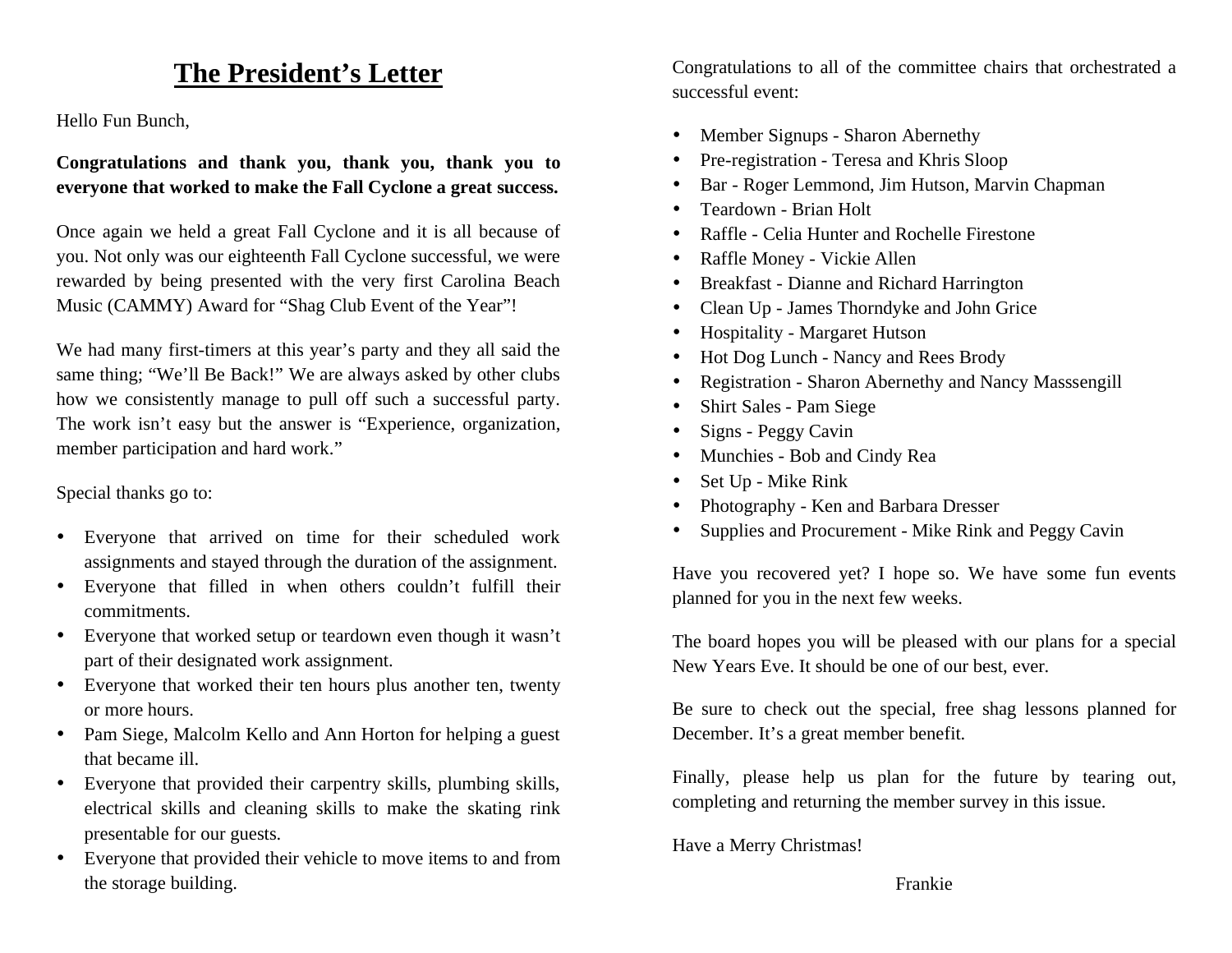### **SOS Card Sales**

2009 SOS Membership cards are now on sale. They will be required to get into the 2009 Mid-Winter, Spring SOS, and Fall SOS events. And many of the discounts available from businesses at the beach are good all year round. You get a big discount on SOS Membership as a TSC Member (\$25 versus \$35).

An SOS Membership would make a great stocking stuffer for Christmas, or a great gift for a friend or fellow member. They are only \$30 through our club to buy one for non-shag club members. See Kay Howard, or mail in your money to the shag club address.

## **Dance Lessons**

By Nancy Massengill

Tuesday night, November  $18<sup>th</sup>$  marked the end of another set of lessons. A special thank you goes to Vickie Allen for the three tasty cakes for our graduation. Fifteen nice door prizes were given out, too. I know from comments that a lot of our students plan to return in January to take more lessons.

I want to take this opportunity to thank those members who have been so diligent in coming each week to move tables and chairs out of the way for lessons and then for returning them to order after lessons. Additionally thank you to those members who come to provide partners for the single students as well as for dancing in between couples in the "change your partner" routine.

I have heard wonderful comments because there always seems to be someone dancing close to each student that knows how the step is supposed to go and is visible all the way through the turns, etc. It is your tireless efforts that are keeping the dance alive!

On Tuesdays Dec. 9, Dec. 16, and Dec. 30 Jason and Holly Cagle will be doing one night sessions. They are free to members, \$5 each night for non-members. Come on out and enjoy the fun!

### **Note: We will not have lessons on Tuesday, December 23.**

## **New Friday Shag Nights Are A Hit**

The Hideaway Bar And Grill, a new business in a familiar location, started hosting shag nights on Friday, November 14<sup>th</sup>. Well over 140 people came out the first night.

As we go to press, we've just enjoyed their second weekly shag night and it was equally successful.

The Hideaway Bar and Grill is located a block west of I-77, exit 36 (Highway 150). It is directly across the street from Lowes.

Great food, great beverages, great prices, and a beautiful new wood dance floor are just a few of the features.

Owners Ralph and Teddy are tickled to have shagging in their facility, and have committed to doing "whatever it takes" to make people happy. So far, the have kept that promise.

In just the first two weeks, they've added some Friday food and beverage specials, put in a nice new granite bar/table, and tweaked their staffing. Their new sign went up on the outside of the building this week. And, more changes and improvements are in the works. We look forward to a long, great relationship with them.

So far we've had quite a few out-of-town guests, too. They've been very impressed and promised to come back… with friends!

If you are looking for fun, this is *the* place to be on Friday night.

We highly suggest you come out early. Since they are open all day, you can come in and enjoy appetizers, a light meal, or a full blown feast well before shag music starts at 8pm.

Be sure to check out their beverage specials on the sign near the golf machine. The Hideaway Bar and Grill also has Football Night, Texas Hold'em Poker Night, Karaoke Night, and Top 40 Dance Night. Check out their whole week's schedule, and go have fun!

Invite a friend and join us this Friday at the Hideaway Bar & Grill.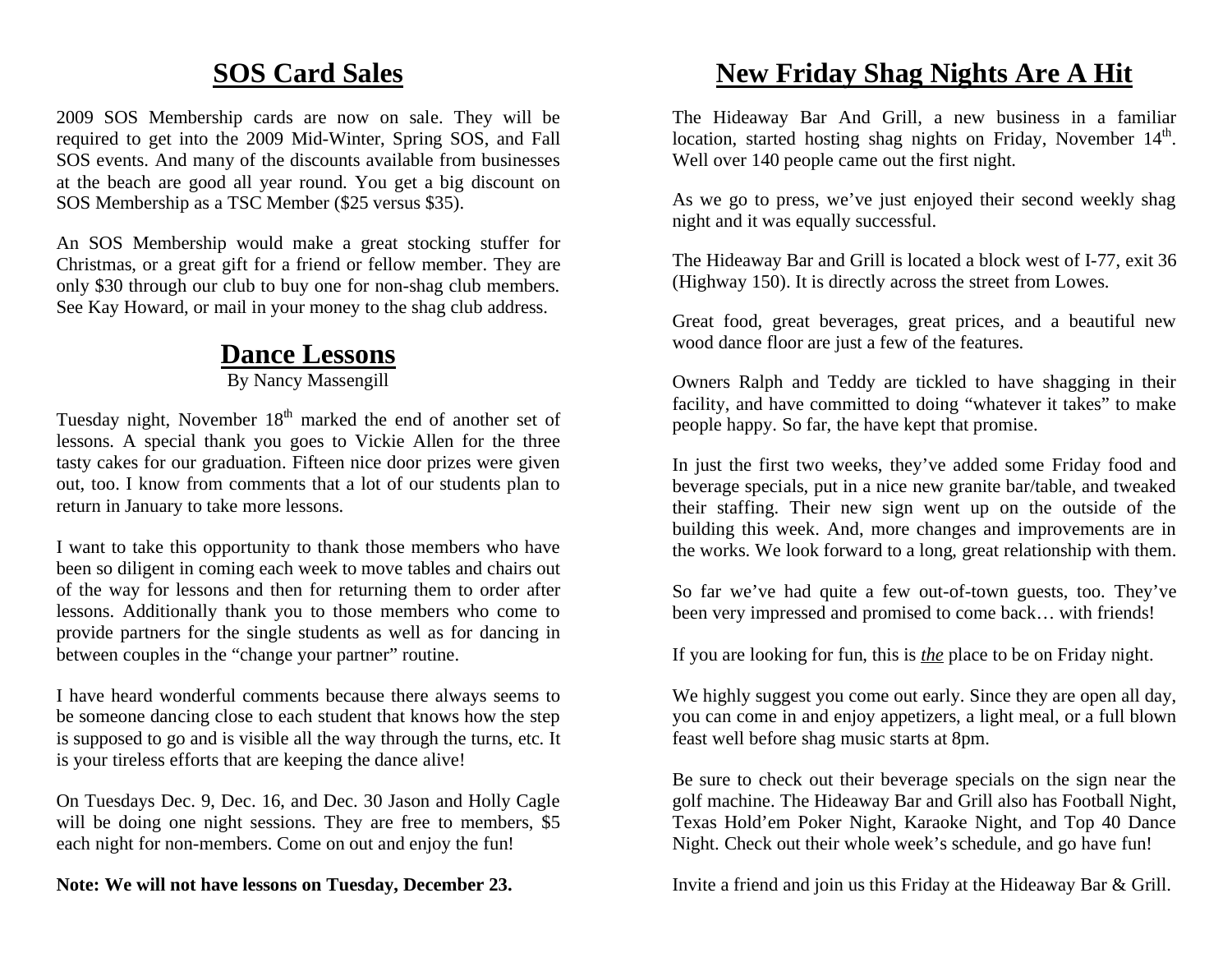### **The Hideaway Bar And Grill**

By Gil Algier

It was awesome, even though service was a little slow in the beginning, Teddy and the crew did a fantastic job. A great many of the "Fun Bunch" enjoyed the food, drinks and dancing.

To those who missed opening night, you missed one great time.

To the single ladies and a couple of the married ones, thank you!

I still have leg cramps from dancing so much.

# **First Night At Hideaway Bar And Grill**

By Al Brandon

There was a big turnout for the inaugural event at the Hideaway Bar and Grill in Mooresville. The last count I heard was 130.

Things We Liked:

Location, food quality and price, intimacy, and of course the music (provided by DJ Mike Rink).

Areas For Improvement:

Smoking is allowed (at the bar, only) and the size of the facility. I realize that there are plans that a wall will be taken out to provide more space and I think that will help tremendously.

The management and staff did a wonderful job given that they were blessed with an overflow crowd (which I don't think they truly expected).

I guess they found out never to underestimate this Twister's gang.

*Editor's Note: Yes, they were much more prepared the 2<sup>nd</sup> week!* 

### **Let's Remember Others**

By Frankie Johnson

I'm writing this the week before Thanksgiving on a day the temperature broke a record low. There is nothing but bad news regarding the economy. People are out of work, major companies are failing, many are facing foreclosure on their homes, food banks are running out of food, more people than ever are homeless. Many of us are worried about the future, me included.

It is easy to be depressed but I also have many reasons to be thankful. The sun shining through my kitchen window is warm. My family is healthy. There is a pot of soup stewing in the crockpot. My family loves me. My friends are true and always there when I need them. I am blessed.

We are all watching our pennies these days but let's don't forget to remember those less fortunate. Clean out the closet and donate those out of style or rarely used coats, jackets, gloves and hats. How long has it been since you cleaned out your linen closet? Warm blankets are needed and they don't have to match any décor.

Purchase a large can of beef stew or peanut butter and drop it in the collection box at your grocery store. One can of food, one warm jacket and one blanket doesn't amount to much. But if everyone donates one item think about the results!

This is also the month that we take up donations for the needy kids at the Davidson/Cornelius Day Care. We've been doing this for many, many years. New members should know that this non-profit organization takes care of 45 needy kids. These are not children from other countries. These are kids in our own back yards. And without our help, they may not get anything for Christmas. Please make a nice "tax deductible" donation. And if you are interested, you can go with us when Santa delivers the gifts to all of these children on December  $19<sup>th</sup>$ . It will warm your heart!

Last of all, get out and dance! You can't worry when you dance. It isn't possible. Just feel the music, move your body and smile.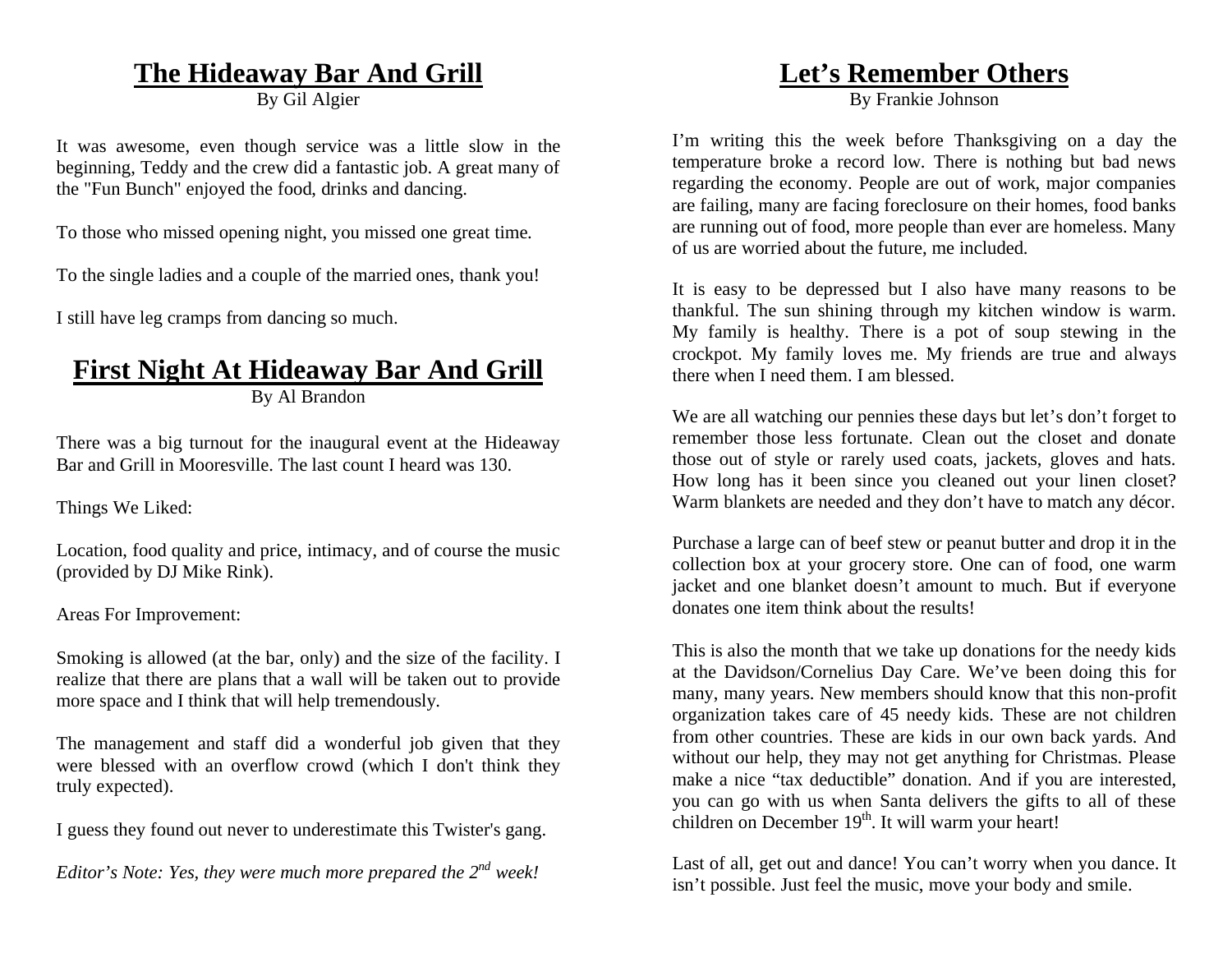### **A Tale of Two Witches**

By Nancy Massengill

On Thursday, October 30, I had the opportunity of becoming the chauffeur and assistant to some witches in the delivery of Halloween goodies to the Davidson/Cornelius Day Care Center.

First of all, let me say that the two witches (Margaret Hutson and Sharon Abernethy) were dressed to impress in their attires. (Hopefully there will be pictures on our web site so that you can see for yourself). Each had an entire black outfit (except for Margaret with her Green Hat). Sharon even had bells on her shoes so that the children could hear her coming.

We visited each of the rooms giving out treats. Each child went up to Margaret and told her "Trick or Treat" and was allowed to get their treat from the basket. With a thank you from each, there were also many exclamations of "I got Raisins" and "I Love Raisins". They were each given individual cakes shaped as ghosts with chocolate eyes. Each child went home with a treat bag, too.

The teachers all got an apple from Good Witch (?) Sharon.

As we were leaving the Day Care, there was a utility truck in front on the street. I am not sure what the guys working thought, but they were most appreciative of the snacks from these witches.

We ate lunch at Hideaway Bar and Grill on our way to the Day Care. Teddy told us that they were willing to serve witches. He even had to have his picture taken with our trio.

In closing I hope that each member of our club, at some point, will take the opportunity to visit the Day Care for one of the holidays. The children there are just absolutely precious. Their faces light up during each visit from us. I know that they made our day special.

*Note: It won't be long until Santa visits. Please consider making a tax-deductible donation at this month's meeting, or at one of our beach nights so TSC can buy presents for the kids again this year.* 

## **New Year's Eve Party**

**Hosted By Twister's Shag Club At Club FX In Mooresville From 8pm-1am.** 

## **DJ: Clyde Waller**

**Enjoy a nice facility with a wood dance floor, plenty of room, a great sound system, and a huge projection TV showing the festivities in New York as the ball drops.** 

### **Full Hot Breakfast Served At Midnight**

**Bring your own favorite adult beverage or cooler.** 

**Setups, mixers and munchies will be provided.** 

**Tickets are only \$25. None held unless prepaid. They sell quickly, so get yours today! Buy yours from any TSC officer, or call 704-483-4453.** 

**Call the Fairfield (704-663-6100) and ask for the \$59 Twister's Shag Club rate for that evening!** 

**\_\_\_\_\_\_\_\_\_\_\_\_\_\_\_\_\_\_\_\_\_\_\_\_\_\_\_\_\_\_\_\_\_\_\_\_\_\_\_\_\_\_\_\_\_\_\_\_\_\_\_\_\_\_\_\_\_\_\_\_** 

**Free Shuttle Service Between The Fairfield & The Party!** 

**To get to Club FX from I-77, exit 36 (Hwy 150) go East 1/2 mile. At the stoplight at the Accel gas station, turn LEFT onto Talbert Rd. Go 1/2 mile (through one intersection) and turn LEFT onto Overhill Rd. Club FX is at the end of that road on the left. Look for signs for the parking area.** 

**For All The Best Shagging Information, Visit www.GoShagging.com**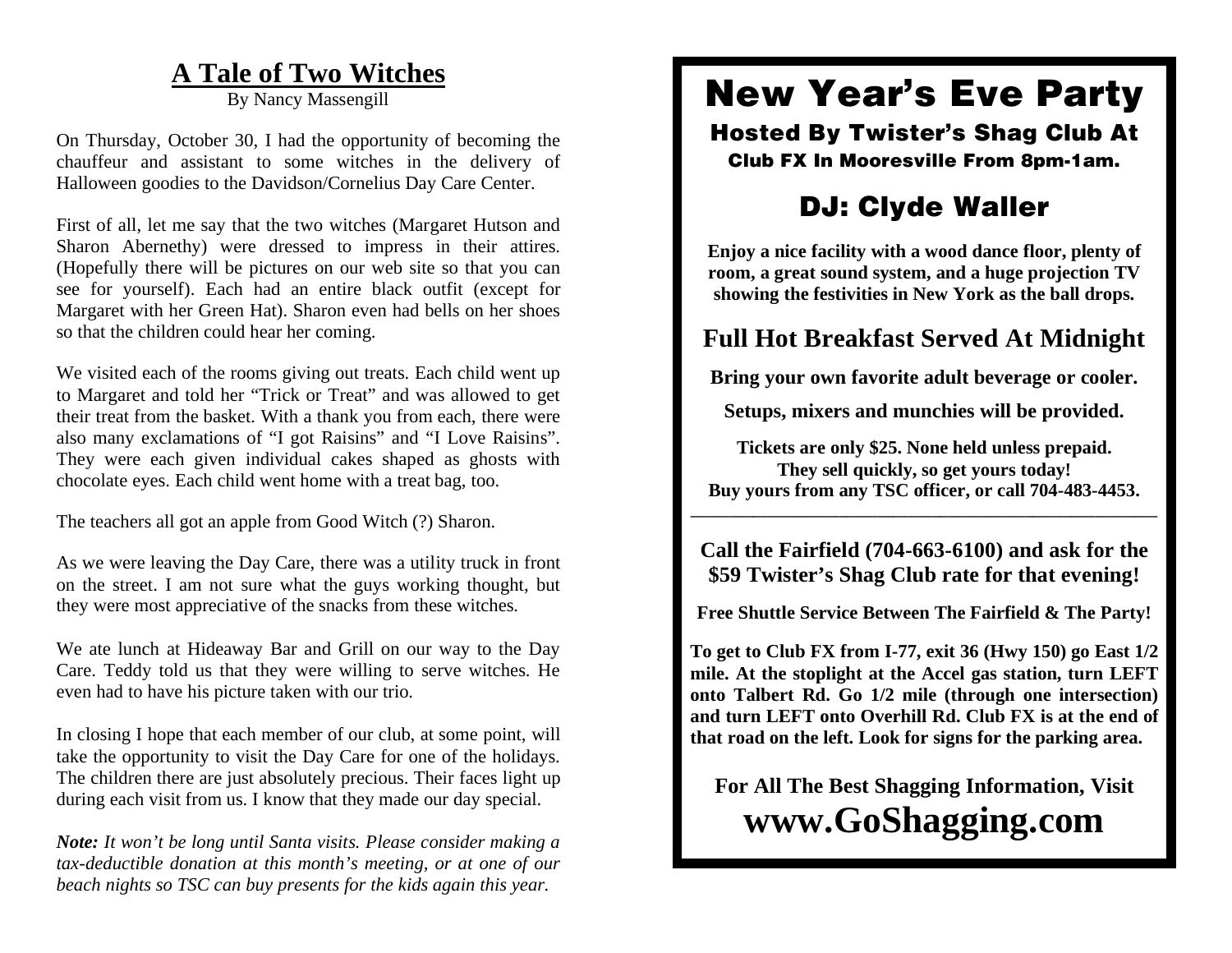### **Shag Club Meeting News**

Our next meeting will be Tuesday, December  $2<sup>nd</sup>$  at Fat Boys Restaurant (I-77, exit 36) in Mooresville. The business meeting begins at 8:00pm. Members are encouraged to come early and enjoy the buffet.

Sandy Hayes has submitted an application to join TSC. She will need to be at our meeting to be voted in. We've also got a few who put in applications recently that still need to attend and be voted in. Come out and meet all of these folks and welcome them into "The Fun Bunch". Please bring a \$\$ donation for the day care kids, too.

## **New Member Profiles**

By Tommy & Wilma Laws

We are pleased to welcome the following ladies to the Twister's Shag Club "Fun Bunch".

### **Libby Bridges**

Libby lives in the Statesville area and enjoys reading, music and travel. She became interested in learning the shag dance by watching other shaggers dance.

Malcom Kello and Brenda Lawing were instrumental in passing information about the club on to Libby and this helped her make the decision to join.

### **Shelia Mickey**

Shelia lives in the Denver area and enjoys hiking, reading, sports, and horses. She became interested in learning more about shagging after listening to a Twister's member talk about the club, and the shag dance.

Shelia is also a member of the Catawba Valley Scottish Society and worked in the "Amazing Maize Corn Maize" orientation, part of the 20,000 who came through this year.

### **Last Letter From the Shag Rookie**

By Teresa Sloop

This will be my last article as a "shag rookie". We have officially now been in the club a year and have attended our first Fall Cyclone. We were referred to as "Cyclone virgins" all weekend, but we had a wonderful time. I must say I didn't think it was possible to fit so many people in one area and not have serious problems. But it works!

Khris and I started the weekend with the opening shift at the bar. Many people seemed surprised that they were able to mix their own drinks and that there was no charge for them. We heard people talking about what a wonderful party the Cyclone was and how they wouldn't miss it for anything. The two hour shift flew by and then we danced for a few hours… socializing between dances and just generally enjoying ourselves. All of the shifts we worked were interesting and we even made some rounds to help with trash and spills when not working. It gave us the opportunity to speak with the guests and get to know some of them.

The National Shag Dance Team was the highlight of the Cyclone for us. They gave an amazing performance and we were in awe at the talent on the floor. (Oh, for the shag fairy to bop us that hard, right Chuck?) We were a little tired when rolling in for the breakfast shift the next morning, since we were out late on Saturday, but it was still a lot of fun prepping for the last day of fun. Many people at the party spoke about how TSC definitely knew how to party and how easy we made the whole party look. I can tell them it wasn't easy all the time, but it was loads of fun.

We crashed on the couch Sunday and crawled to bed Sunday night. I tried not to throw something at the alarm Monday morning and was wishing for one of Jim's Bloody Marys to start the day. But I wouldn't change my first Cyclone experience for anything.

Next year we won't be "rookies" but I intend to enjoy every event just as much as we did this year. We are looking forward to it with great expectations. Thank you all for making this one of the most enjoyable years we have experienced. We look forward to many more to come.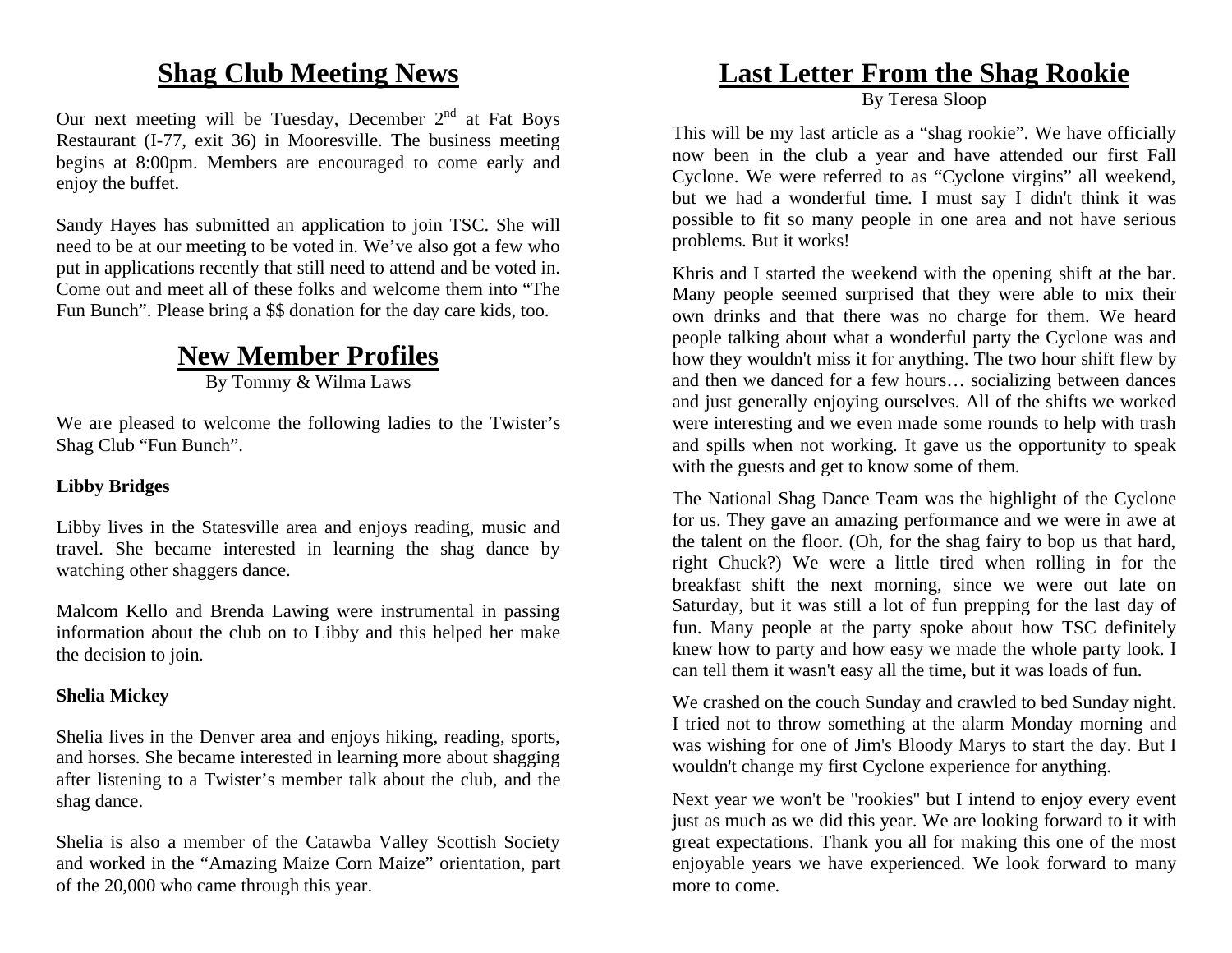### **Shag World News**

Fred Anders recently lost his battle with cancer. Fred was an important part of the Twin Rivers Shag Club. He also served on the SOS Board. He was a good friend to many, and will be missed by all. Memorials may be made to the Hall Of Fame Foundation.

## **The Fall Cyclone**

By Debbie Hayes

I am a "newbie" in TSC and I have thoroughly enjoyed this club. I had my first big experience with the Fall Cyclone this year.

I enjoyed my work duties. I loved selling tickets because I got to meet a lot of people and give my sales pitch. I will sell you tickets, but you can't buy my dress (apron) which was three sizes too big because it is a TSC designer dress and I can't part with it. I do appreciate my co-partner in selling the tickets. He was great and just smiled at my foolishness. But we sold tickets and that was the main objective.

I also worked the bar (where Sal and I had a party ourselves). Thanks to all that were so nice behind the Bar and in Registration. I appreciate my partners doing that. They were so helpful. Munchies on Sunday was great, too.

I have never seen so many people come to one place just to dance. I was in awe of all that our club did to cause such as successful party. I really think the Rolaids, dental floss, and mouth wash in the bathrooms were the big hits. At least that is the comments I heard from the ladies while waiting in line at the bathrooms.

I only have one regret. My schedule didn't say AM or PM and I showed up at 9:00 AM on Friday morning after rearranging my personal schedule. The guys will never let me forget this.

I guess there is a price you have to pay for being a newbie!

Well so much for my comments. I am looking forward to the next year's Fall Cyclone!

### **To All TSC Members**

From Sharon Carter

Thanks for helping and being there. Thank each of you for showing me such warm care. God forbid I have to travel this journey yet again. If ever I needed you the same I know you'd be there.

Sincere thanks to you I convey. If I can ever help you in any way, then please don't hesitate or waiver I'd appreciate repaying your bighearted favor.

Good deeds are surely in the giving, People like you make life more pleasant for living. Thanks for helping and being there. And again thanks for showing me such support and care.

I share these words from my deepest thoughts. Please know they're truly earnest and well meant. Life is more precious and close to my heart. I give thanks for to all who played a part. You did a great job of uplifting my spirit and bringing joyful thoughts.

It's been a year and treatments are done. I pray often God allows me to see another one. As time passes and life goes on I look forward to years of more fun. I hope to see you in many ways, dancing, laughing and chatting away.

Think of me often and uplift a prayer that God will protect me and His grace He will share.

Much Love and Regards to All.

Psalm 62:2 My safety and glory are with God, my strong rock and refuge.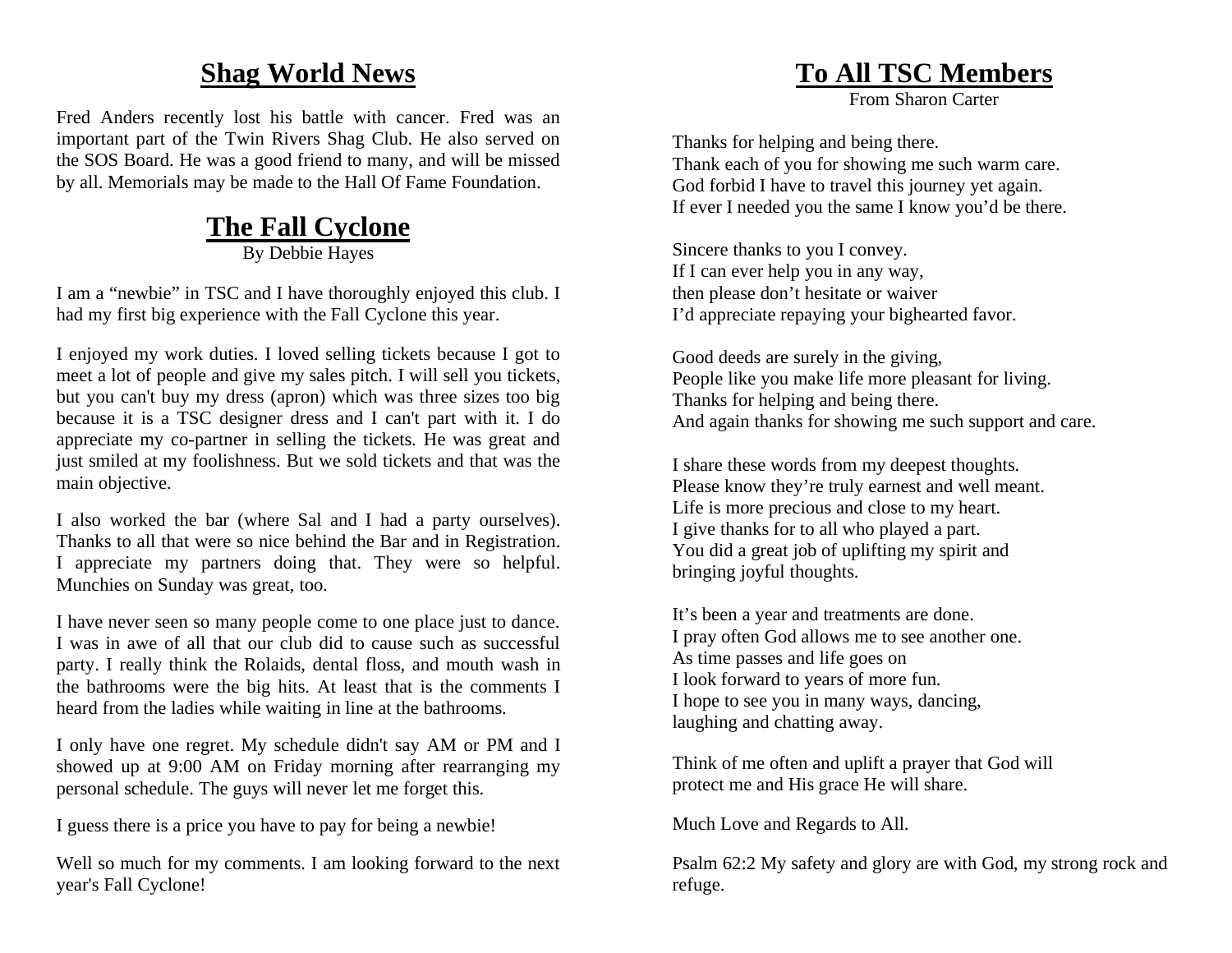### **To All TSC Members**

From Malcolm Kello

My note of thanks is long overdue. Since April so much has happened in our lives. Without the thoughtfulness, support and love from the members of TSC, I do not know how I would have made it through some days.

A very special thanks to Dean Hajnos, his girlfriend Dory (my girlfriend too), Susan Dahl, and Margaret Hutson and Lynn Bullard. Your visits were sweet.

Sharon Abernathy is a great cook. Her lasagna dinner with Chuck and Sandra and Georgia at S.O.S. was such a comforting meal.

Thank you Kathy Thompson for having Bill and Sharon Carter in thought during the walk for cancer in Charlotte.

The Fall Cyclone was a celebratory ending to an ordeal of illnesses that some have come through recently. What a blast. Thank you Mike and Peggy for all you do, and thank you to all the chairpersons for Fall Cyclone. Happy Thanksgiving.

### **Member Survey**

By Frankie Johnson

There is a Member Survey in this newsletter that was created by your board. We want to know how we can make Twister's better than ever. We want to know your favorite events and maybe your least favorite event. Are we doing OK? Do we need to plan more or less events? We want to know your opinion of our club.

Your survey is in the centerfold. Please tear it out and take a few minutes to complete it. Surveys may be turned in on any Tuesday or Friday, at the December meeting or mailed to me (address on the survey) or the club (address on the cover of this newsletter).

### Thank you for your support and feedback.

### **What's Happening In The Shag World**

### **GoShagging.com Has More Items And Details!**

*Note: Party flyers & club mail can be viewed at monthly meetings.* 

### **Dec 2: TSC Business Meeting starts at 8pm.**

Dec 13: Christmas & Re-up Dance hosted by the Monroe Shag Club. \$5 DJ "Fast" Eddie Thompson. 50/50 raffle, hors d'oeuvers and more. 704-764-8808 or webmaster@monroeshagclub.com.

Dec 13: Monthly Club Social hosted by Lexington Shaggers. \$7. DJ John Hook. 336-357-0011 or lexingtonshaggers@yahoo.com.

Dec 13: Christmas Party hosted by Charlotte Shag Club. \$35. DJ Tommy Almond. No one admitted without prior registration. 704- 510-1743 or patti.miller@cms.k12.nc.us for more information.

Dec 13: Christmas Party hosted by The Gaston Shaggers. \$6. DJ Ed Timberlake. 704-827-1770 or patsyfuller@carolina.rr.com.

Dec 20: Christmas Dinner Party hosted by the Lancaster Shag Club. DJ Gene Sistare. www.lancastershagclub.com, or double\_517@yahoo.com or 803-286-5694.

Dec 20: Here Comes Santa Party hosted by Sandy Beach Shag Club. \$7. DJ Steve Coley. 828-438-8906 or rsmorley55@hotmail.com or www.sandybeachshagclub.com.

Jan 24: Winter Wonderland Party hosted by the Lancaster Shag Club. \$5. DJ Jr. Norfleet. www.lancastershagclub.com, or scdjgene@comporium.net or 803-286-6960.

Feb 14: The 16th Annual Meals On Wheels Valentines Day Dance hosted by the Burlington Shag Club. Dance Only \$20-\$30. Dinner/Dance Tickets \$45. DJs: Jim Waye, Rick Turner, and David Tuttle plus The Craig Woolard Band and a Junior Shagger Exhibition! Pre-Party on Friday Night Feb. 13th DJ Roy Childress. 336-585-1118 or www.burlingtonshagclub.com

### **Dec 31: TSC New Year's Eve Party. Details in this newsletter.**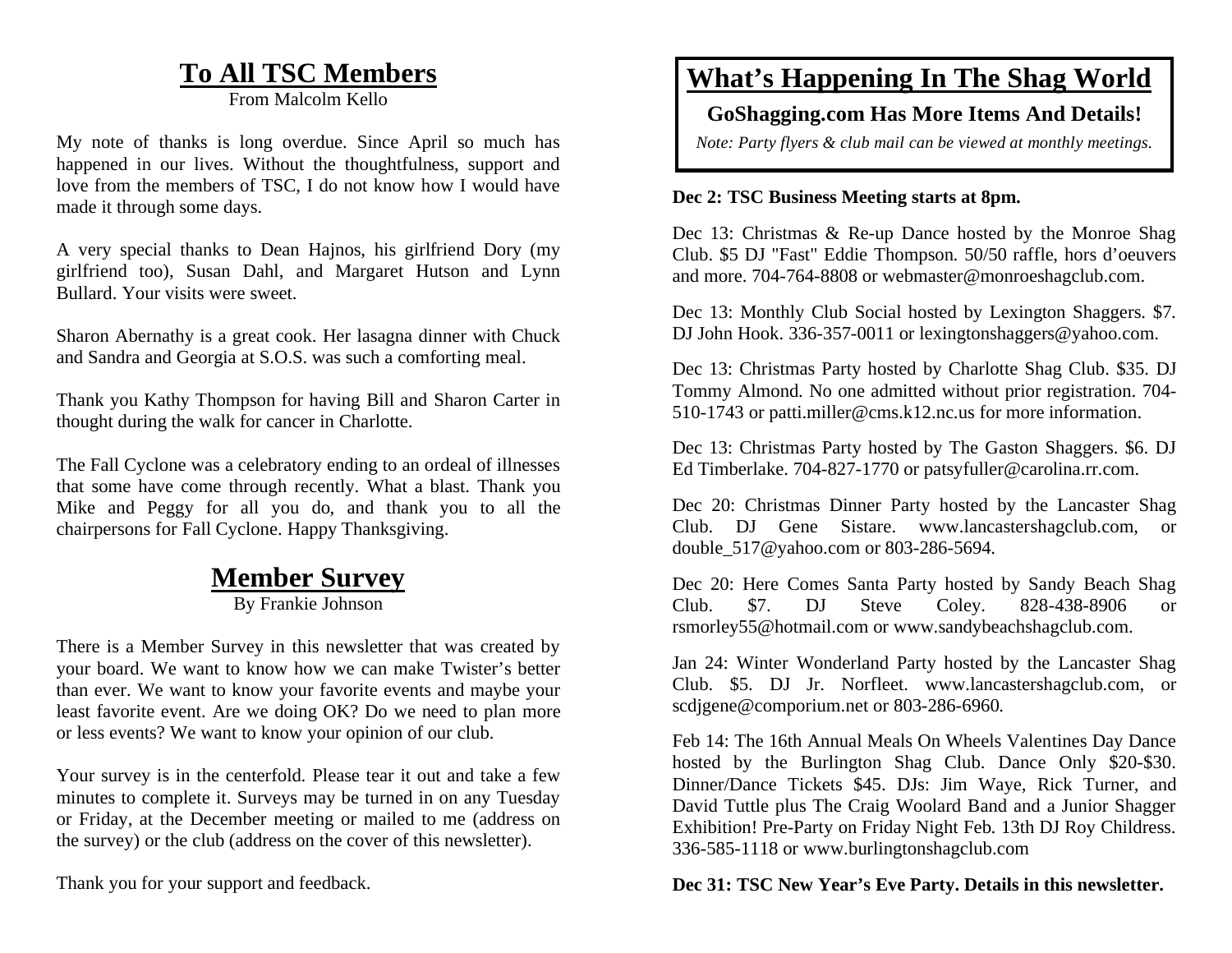# **PLEASE TAKE A FEW MINUTES TO COMPLETE THE SURVEY ON THE NEXT PAGE!**

**We are currently making plans for 2009 and we would appreciate your input.** 

**Whether you are a new, or long-time member, thank you for helping make TSC an even better club in the future.**

# **PLEASE RETURN THE NEXT PAGE!**

**Completed surveys can be turned in on any Tuesday or Friday, at the club meeting, or mailed in.** 

**All surveys must be returned by 12/22/08 to be included in our planning sessions.** 

**We want to put more fun in "The Fun Bunch" during 2009!** 

**Thank you for your support.**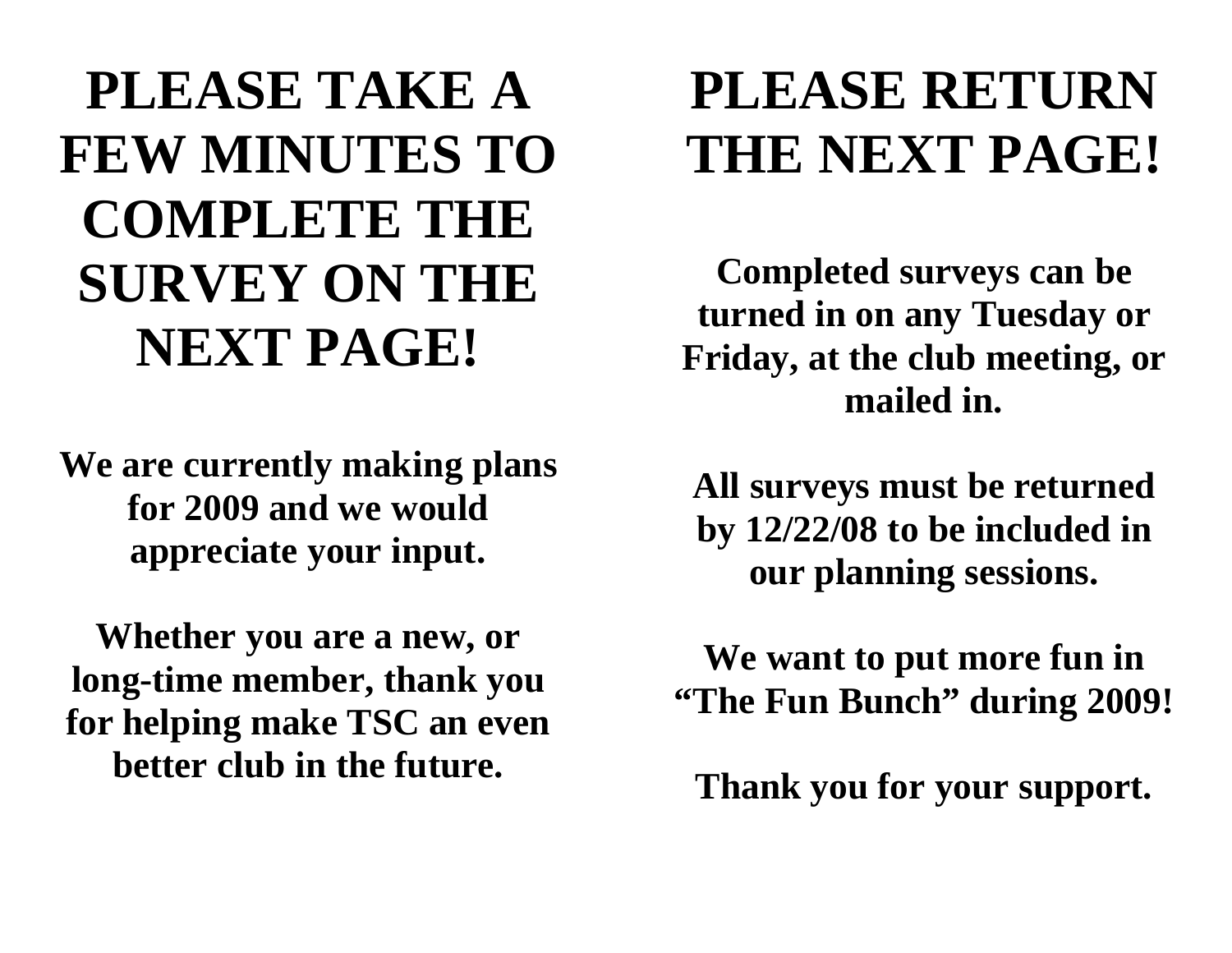| 2008 Twister's Shag Club Member Survey - Name (optional)                                                                                                                                                                                                                                                                                           | #                                      |
|----------------------------------------------------------------------------------------------------------------------------------------------------------------------------------------------------------------------------------------------------------------------------------------------------------------------------------------------------|----------------------------------------|
| Surveys may be turned in on a Friday shag or Tuesday lesson night, mailed to Frankie Johnson, 152 Shadywood<br>Lane, Statesville, NC, 28677 or to TSC (address on newsletter cover). Surveys must be returned by 12/22/2008.<br>Please fill out only one. But, if this represents two people, please put a "2" in this blank beside # shown above. |                                        |
| On average, how many times a month do you go out for any shag related activity at any local establishment?                                                                                                                                                                                                                                         |                                        |
| Who are some of your favorite DJ's?                                                                                                                                                                                                                                                                                                                |                                        |
|                                                                                                                                                                                                                                                                                                                                                    |                                        |
| If you owned our local shag lounge, what is one thing you would do to make it better than the way it is now?                                                                                                                                                                                                                                       |                                        |
| Do you participate in the FREE shag lessons or line dance lessons TSC offers to members? Yes                                                                                                                                                                                                                                                       | ž                                      |
| Put one check beside the following TSC activities you enjoy. Put two checks beside more favorite activities.<br>If not, $why?$                                                                                                                                                                                                                     |                                        |
| New Years Eve Party                                                                                                                                                                                                                                                                                                                                | SOS Thurs. Golf Outing                 |
| Super Bowl Party                                                                                                                                                                                                                                                                                                                                   | SOS Sat. Tea Party at the OD Café      |
| Valentines Day Party                                                                                                                                                                                                                                                                                                                               | The SOS Parade In The Spring           |
| Bowling Outing                                                                                                                                                                                                                                                                                                                                     | SOS Fun Monday In The Fall             |
| Ellen Taylor Shag Workshop Day                                                                                                                                                                                                                                                                                                                     | Frozen Fantasy Party                   |
| Wine Tasting                                                                                                                                                                                                                                                                                                                                       | Golf Outing and Cookout (Here at home) |
| Pre-SOS Parties                                                                                                                                                                                                                                                                                                                                    | Vinyl Party (Fundraiser for Kids)      |
| SOS Sat. Tea Party at Harold's                                                                                                                                                                                                                                                                                                                     | Bus Trips to out-of-town parties       |
| SOS Wed. Beer/Wine/Shooter Party                                                                                                                                                                                                                                                                                                                   | Lake Cruise (Member Appreciation)      |
| You can mark through any event listed above if you absolutely do not like it or think it should be discontinued                                                                                                                                                                                                                                    |                                        |
| If there a new or different event you would like to see TSC host or participate in, list the event or activity here:                                                                                                                                                                                                                               |                                        |
| How many days do you usually stay at the beach for Mid-Winter?                                                                                                                                                                                                                                                                                     | Fall SOS<br>Spring SOS                 |
| If you do not stay the entire ten days of SOS events, are you usually there for the first weekend (yes/no)                                                                                                                                                                                                                                         |                                        |
| Other (please describe)<br>Last weekend (yes/no)                                                                                                                                                                                                                                                                                                   |                                        |
| At each SOS, do you think TSC is doing about the right amount of things, or should it do more, or do less? If<br>more or less, please describe what activity you would like to add or what you don't want to participate in:                                                                                                                       |                                        |
| Comments:<br>About Right<br>Less<br>More                                                                                                                                                                                                                                                                                                           |                                        |
| List your favorite SOS lounges:                                                                                                                                                                                                                                                                                                                    |                                        |
| Do you attend monthly or yearly parties sponsored by other shag clubs? If so, which parties are your favorites?                                                                                                                                                                                                                                    |                                        |
|                                                                                                                                                                                                                                                                                                                                                    |                                        |
| What suggestions do you have to make TSC a better club?                                                                                                                                                                                                                                                                                            |                                        |
|                                                                                                                                                                                                                                                                                                                                                    |                                        |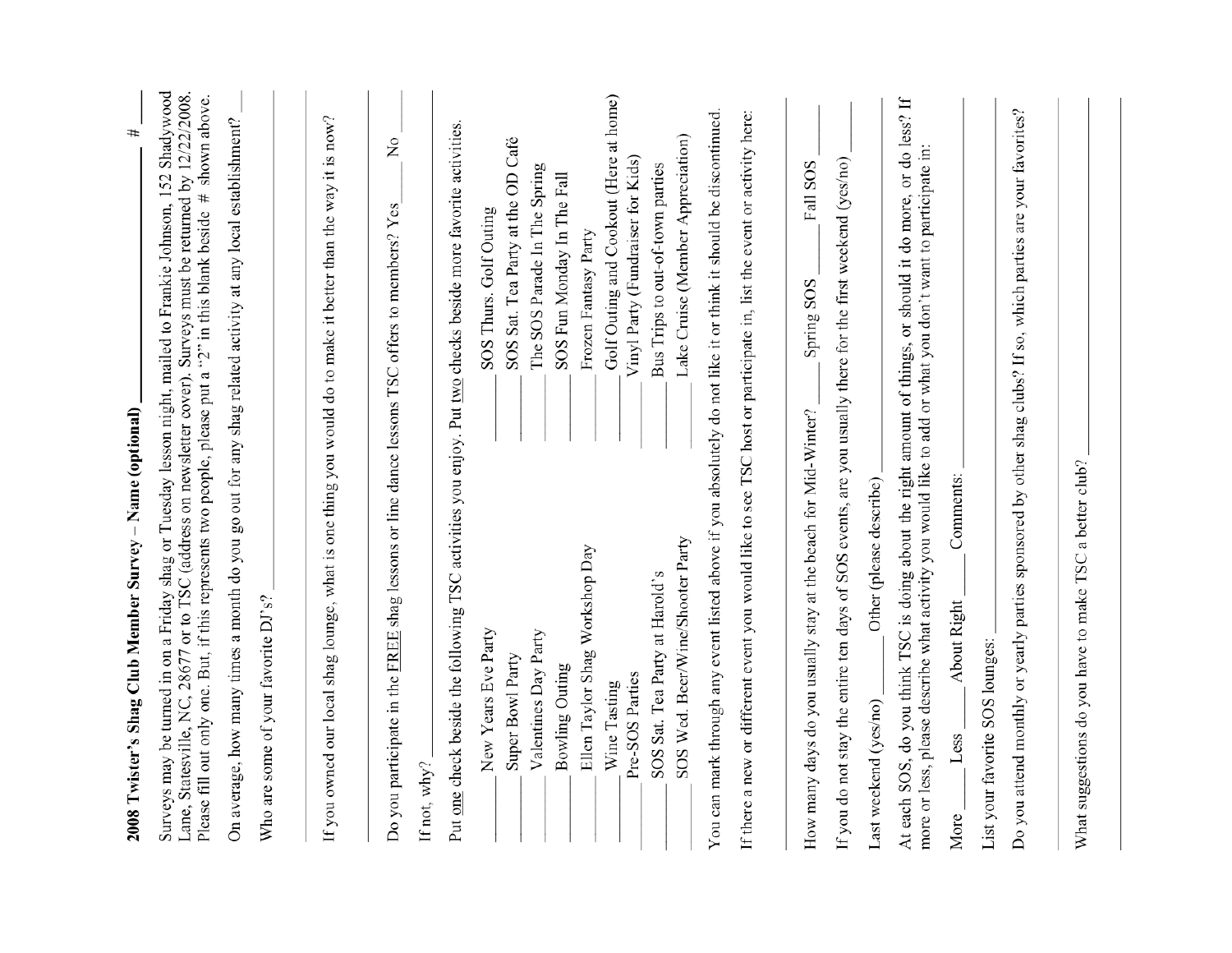### **This Month's Birthdays**

| Phyllis Brown    | 12/01 | Roger Hammond   | 12/18 |
|------------------|-------|-----------------|-------|
| Nancy Massengill | 12/01 | Chris Williams  | 12/21 |
| Pam Siege        | 12/04 | Timothy Wozny   | 12/25 |
| Vickie Allen     | 12/07 | Bob Cella       | 12/26 |
| Karl Weiss       | 12/07 | Sherry White    | 12/26 |
| Brenda Hatley    | 12/11 | Dan Musgrove    | 12/27 |
| Jan Wiseman      | 12/11 | Gil Algier      | 12/29 |
| Claire Erckman   | 12/13 | Buzz Holshouser | 12/31 |
| Marilyn Wagner   | 12/13 |                 |       |

### **Next Month's Birthdays**

| Laura Lemmond         | 01/01 | Malcolm Kello       | 01/21 |
|-----------------------|-------|---------------------|-------|
| Pat Metcalf           | 01/03 | Wilma Laws          | 01/23 |
| <b>Yvonne Sherman</b> | 01/05 | Tony Weisner        | 01/25 |
| <b>Teresa Spears</b>  | 01/06 | Tom Stone           | 01/26 |
| <b>Robin Nantz</b>    | 01/14 | Carol Warren        | 01/28 |
| Peggy Cavin           | 01/19 | Pat Bouknight       | 01/29 |
| Tim Johnson           | 01/20 | <b>Howard Smith</b> | 01/29 |

## **Condo For Rent At North Myrtle Beach**

*Save Big Renting Directly From A TSC Member/Owner!* 

**Nice 2 bedroom, 2 bath unit. Sleeps 6. Front & rear decks. Non-Smoking unit with 3 TV's, 3 DVD players, VCR, wireless internet, outside jacuzzi, pool and much more. This unit is on the 1St Floor, one block from the water.** 

**Email pnc8701@aol.com to see photos, rates and availability, or afternoons & evenings call 704-827-4055.** 

### **Condo For Rent In "Windward"**

**Just Off Catawba Avenue In Cornelius** 

**2 Bedroom, 2 Bath Waterfront. Only \$850 Per Month.** 

**Call Robert At 704-737-2127 For More Details** 

### **The Fall Cyclone**

During Friday morning Set-up, Beverly and I were cutting lemons and limes for the bar when a new member joined us in the kitchen. Libby just joined TSC on Sunday night before the Cyclone. We gave her the duty of cutting the celery for the bar, and she did a great job.

Libby and her friend joined us Saturday night for table reset, which they were not signed up for. A lot of our older (not in age) members also stayed to help. We set up for Sunday breakfast, reset all the tables and put new plastic on the tables in about 45 minutes. Thanks to everyone who helped. You did a great job.

During Sunday morning Breakfast we sat with a young couple from Fayetteville, NC. They are members of the Fayetteville Area Shag Club. This was their first Cyclone. He had only been dancing for 10 months. When he went to his First SOS, he didn't know how to shag. But he had been taking lessons and learning from videos.

He told us he hopes to have a dance contest win under his belt by the next Cyclone. He said they would be back next year and that they had a great time with us this time!

### **Top 10 Statements Heard At The Cyclone**

By Pam Siege

- 1. Wow! Look at that bar!
- 2. Wow! Look at all the people!
- 3. Wow! Look at that outfit!
- 4. Wow! Look at that bar!
- 5. Wow! Did you see them dance!
- 6. Wow! Did they really just do that?
- 7. Wow! Look at that bar!
- 8. Wow! Did you see cookie and cupcake kissing?
- 9. Wow! Does Mike ever smile during the cyclone?
- 10. Wow! Look at that bar!!!

By Brenda Hatley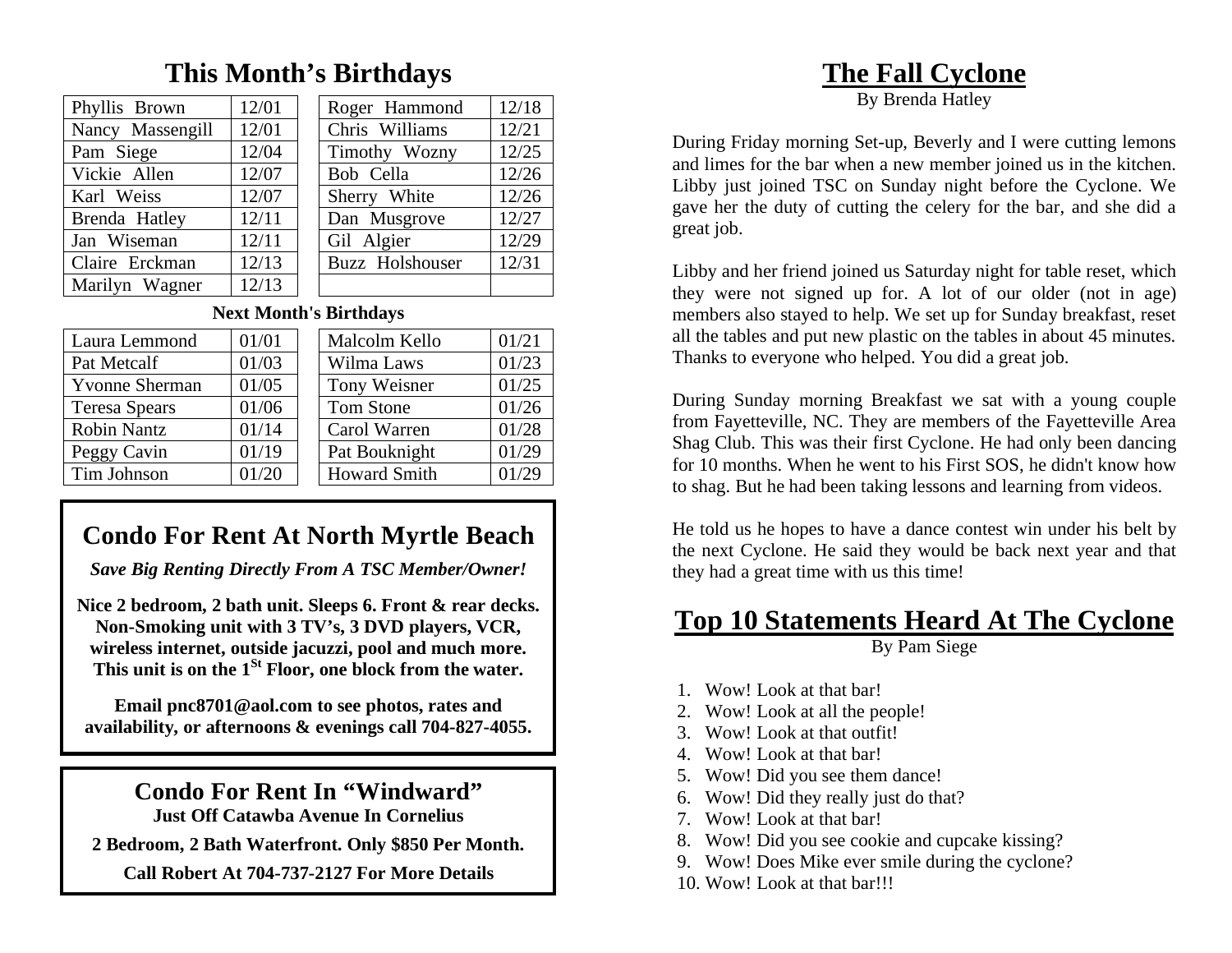### **The Fall Cyclone**

By Sharon Abernethy

I would like to thank everyone for their patience, understanding and cooperation during the pre-registration phase of the Cyclone. This year seemed smoother. Hopefully we learned a few things for next year so it can be even better.

All of the armband managers and the staff working at Registration made the event a super success for our guests. You have my deepest appreciation for a job well done.

### **Raffle Time** By Celia Hunter

It's hard to believe the long anticipated event is behind us for another year. As a first-timer being co-chair of the Raffle, I think I learned a great deal that will make next year smoother and hopefully a record setter.

We had some wonderful prizes on Friday night. What a treat to have Sharon Carter win the flat screen TV. Anticipation was high for the money on Saturday. But it was amazing the number of people that would come to the booth during the weekend and say "I want to win the shag shoes" or "Boy, I sure could use that TV."

Thanks to all who helped. I know some of you really didn't enjoy "selling". But that is, by far, the most important aspect of Raffle.

Next year, maybe the members who have that selling skill will choose Raffle more than one time and go out on the floor to help break some records. Maybe we can even have competition between the floor sales people to actually see who the champion ticket "hawker" will be for 2009. Although the space inside the booth is very limited, we will still need help separating the tickets. Maybe that will be appealing to the members who don't really like "sales".

Regardless of what you do, everyone is appreciated. Again, thanks.

### **Our First Cyclone**

By Khris and Teresa Sloop

I was more excited about the Cyclone than Teresa. Not sure why, but that is the way it was until after the party was over. Yes, we were as tired as everyone else and then some. But we enjoyed our first Cyclone very much.

We started our 1st shift on Friday at the bar. We could not believe how many folks asked how much the liquor was and when we told them it was part of the ticket price, their eyes got big. Then when we handed them the bottle of their choice to pour their own, their eyes got bigger.

Saturday we helped serve the hot dogs. We had folks eating them with the bun, without the bun, bun with nothing but slaw and chili and even some folks eating just the chili and slaw with no dog. When I got my chance to try one I understood why they sold so well. I'm not sure what kind of chili was used, but yum yummy!

We got to bed around 12:30 or 1 a.m. only to rise Sunday at 5 to help Richard and Dianne and others with breakfast. Teresa helped with the setup among other things. Warren and I made the grits. I have never had to make this amount of grits, but boy they were good. Biscuits, ham, bacon… I loved the gravy!

Let me get away from the food discussion and talk about how this is a small world. We had sent a set of tickets to some folks in Houston, TX. I remember thinking, "wow, these folks are coming all that way for this party. Impressive!" On Saturday, I kept seeing a fellow on the floor and I told Teresa, "I know that guy." I walked over and introduced myself. Sure enough, his name was Al. (His last name is left out to protect the innocent. Well, that and I can't remember it!) He seemed shocked that I knew him from many years ago. He just happened to bowl on Friday nights in Huntersville back in the late 90's in the same league I was in.

That man also happened to be the guy I sent tickets to in Houston!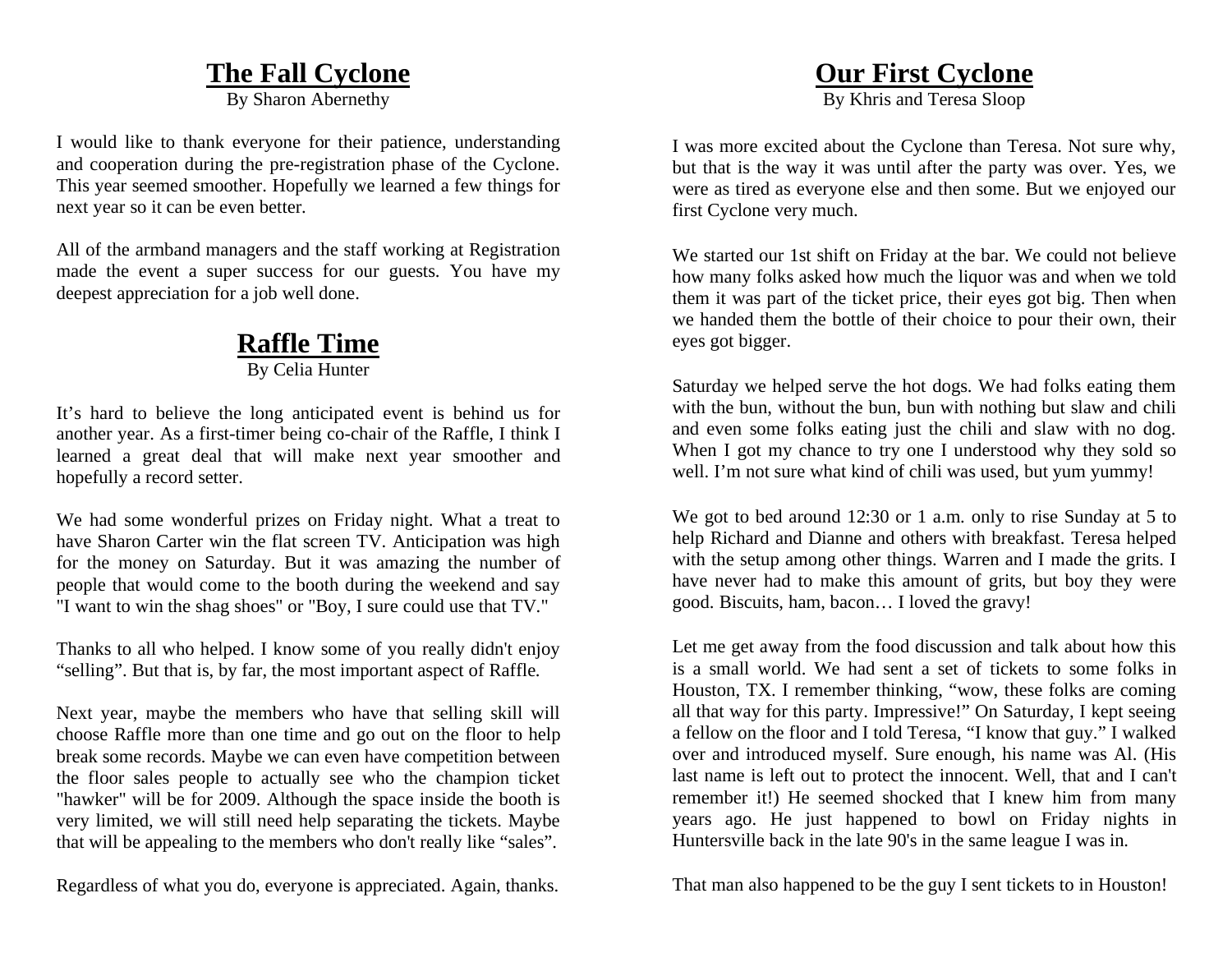Based on what other veteran Twister's members had told us, I knew a lot of prep went into this event. But, to see that building transform from a bingo parlor to the extremely well organized party facility it became was awesome! After 18 years, it is no wonder. Thanks go to Mike and Peggy for doing a lot of the legwork behind the scenes year round.

### **The Fall Cyclone** By Brian Holt

This was my third Fall Cyclone. I learn more about what it takes to make this party a success each time. This year was no different. The party was an absolute success and one of the best ever. People shared story after story of the many Cyclones they had attended. Some had only missed one or two over the past 18 years.

There are certainly some large individual contributions. But this year seemed to be one of the most successful and I think that can be attributed to the concerted effort of "everyone" in our club. I observed all of our members, new and old, keeping busy and always smiling to make sure our guests had a terrific experience.

Every guest shared their wonderful experiences and deep gratitude for the organization and effort demonstrated by Twisters, especially those attending the event for the first time. We should all give ourselves a big pat on the back for making it a success once again. This party is one reason why we are the best shag club.

The effort we put into this party is why we won the 1st ever Carolina Beach Music (Cammy) Award for the Best Club Event. Personally, I think they should retire this award next year. It really isn't fair to the competition. There is only one Cyclone!

I hope everyone had a great time, and I would like to share my appreciation for everyone's contributions.

I would especially like to thank everyone that assisted with Setup and Teardown (my committee).

### **Fall Cyclone Duties**

By Pat Bouknight

It was another great Fall Cyclone. People say they don't see how we keep getting better and better every year.

This year I had a problem. You see, this was the first time I had signed up for Cleanup duties. It didn't seem to be very challenging at the time, but I soon found out that it had restrictions for me. There needs to be certain qualifications when you are physically challenged to perform the duties assigned.

You see the trash cans are three feet high and I'm not much more than 5 feet tall. During the set up the clean trash bags and ties are dropped into the bottom of the box. Did any of you see me trying to dip into those boxes not once but twice to re-line that trash box?

The first time I realized what I had to do it was in the ladies room. I was not on cleanup duty, but the ladies room needed attending. That was when "drums" were played on my behind by the ladies standing in line. I soon realized that Sunday morning I was going to be in trouble at cleanup time.

When Breakfast was served, I thought I had squeaked by. Then I made a final check and one box needed changing. I pulled the trash out and looked into the bottom of the box. Yep, there were the extra bags and ties. I looked at the guest sitting there and said, "This isn't going to be pretty."

Not one tall person offered to come to my rescue to get the bag and tie out for me. So I sucked up my self-esteem and dove into the box. My mission was accomplished and that's the end of the story. If I sign up for clean up next year I'm going to have a backup plan.

## **The Next Edition Of The TSC News**

**The deadline for the January issue will be Wednesday, December 24. Don't delay. Start writing today!** *Please…*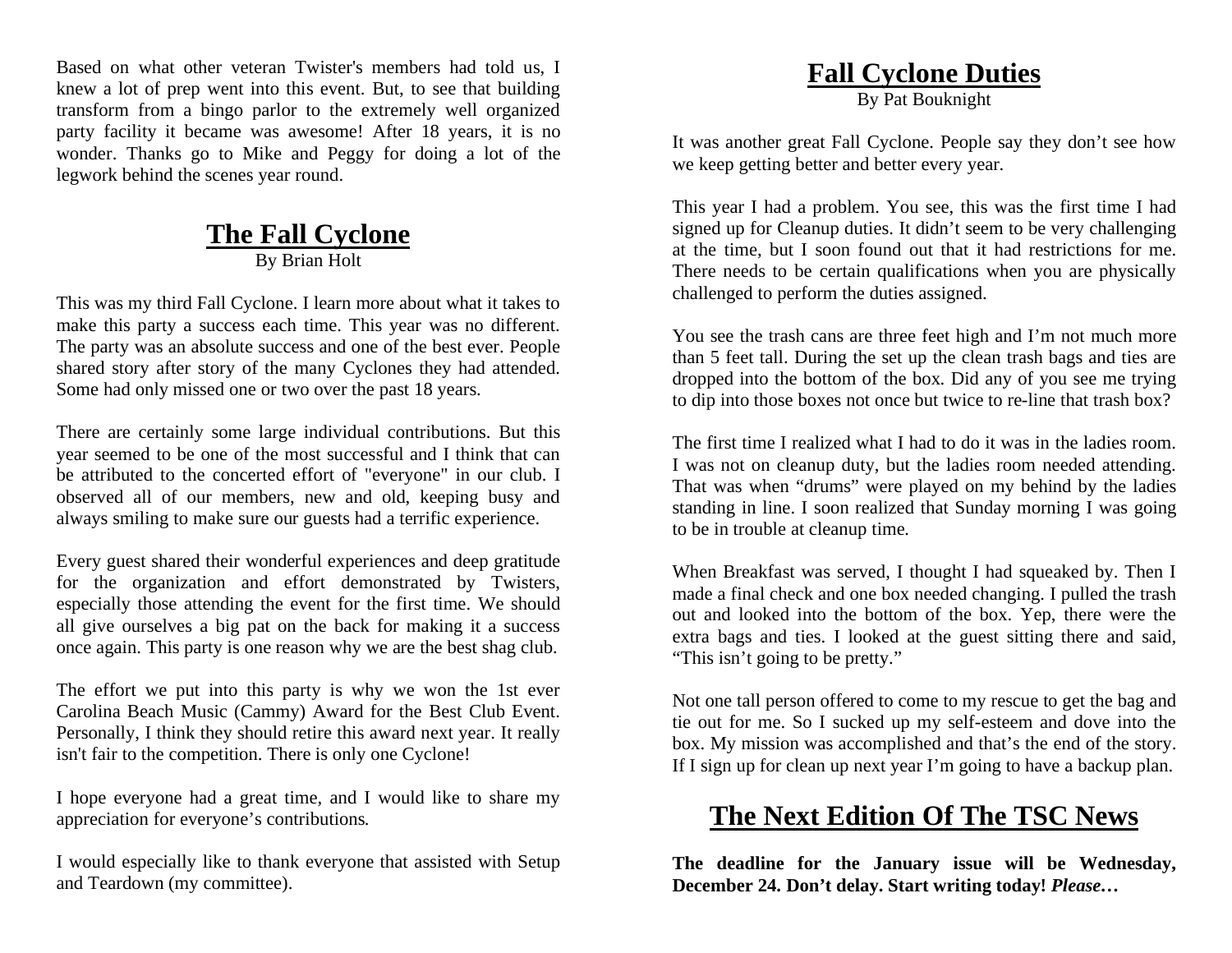### **Missing A Cyclone**

By Donna Hord

I just wanted want to write and tell everyone what it's like to be a Twister's Shag Club member and miss a Fall Cyclone. I've been working in New Jersey since the end of July. I've missed several TSC events. But nothing hit home like missing the Fall Cyclone.

I thought about it all weekend; the greetings on Friday night, the dance lessons on Saturday, the hot dog lunch, all the friendly people I was missing as I walked around selling raffle tickets, and most of all the Groovin Breakfast Line. I think our guests look forward to seeing this on Sunday morning when they arrive. We've always had a ball with this and I told Susan not to let it get stale this year since I couldn't be there.

Know that this Twister's member was there in spirit if not in body. I really missed everyone this year!

### **Guest Comments About The Cyclone**

I want to thank you for an awesome event. It was my first Cyclone and I had a blast. Your club's hospitality was the best. But what do you expect of us Southerners? I look forward to attending again.

### Tricia Drew

(This was sent to friends via email then forwarded to us) WOW - What A Par-ty… I know most of you had gone in the past. This was our first time and will not be our last.

The motel was great, with free shuttle, 77 degree Sunny weather, the petunia's aren't even dead yet. The music was awesome and then some (including the Shakers on Sunday morning with a breakfast included).

- •The workshops, what can I say? Not enough! Wow!
- Extra food plus all kinds of spirits anyone... I mean anyone... even you Mr. so-n-so… can drink!
- •Hospitality was superb…

## **From Jason and Holly Cagle**

Holly and I wanted to say a big "thank you" for inviting us to teach one of the shag workshops at the Cyclone again this year. With all of the many talented teachers on the circuit, we realize that you have many choices and sincerely appreciate the honor of being one of the three instructors you used for this year's event. I hope that we will have the opportunity to teach for you again real soon at one of your weekly Tuesday night classes, and we invite any of you to come to our studio on Monday nights for our beginner or intermediate shag classes.

We also wanted to say a huge "thanks" on behalf of the National Shag Dance Team. The Nationals is *the* premier shag contest event every year and of course the Cyclone is *the* premier shag club party every year, so I am thrilled that the two have (finally) crossed paths. Our team had an absolute blast (some of them too much fun)! Several of our team members made the comment "This is more fun than SOS. Why haven't we been coming to this every year?" When we performed on Saturday night, the warmth of the crowd was thrilling; by far one of the most fun performances our team has ever done. The bottom line is that your club welcomed us with open arms from the time we arrived on Friday night until we left late Saturday to head to North Myrtle for the Beach Music Awards. For that the team is truly grateful.

We would love to have TSC support the team by attending the Nationals in January and March at Myrtle Beach. Not only will the team be performing, but most of our members, including Holly and I, will be competing individually in the Pro Division. This year's Prelims in January will also feature a "Shaggin with the Stars" and "So You Think You Can Shag" segment where professional Broadway entertainers will be paired up with different Pro shag dancers and have 24 hours to learn to shag and compete! You can get ticket information at www.shagnationals.com.

We hope to see you all again soon. In the meantime, thanks again for showing us why "Nothing on Earth Compares to a Cyclone!"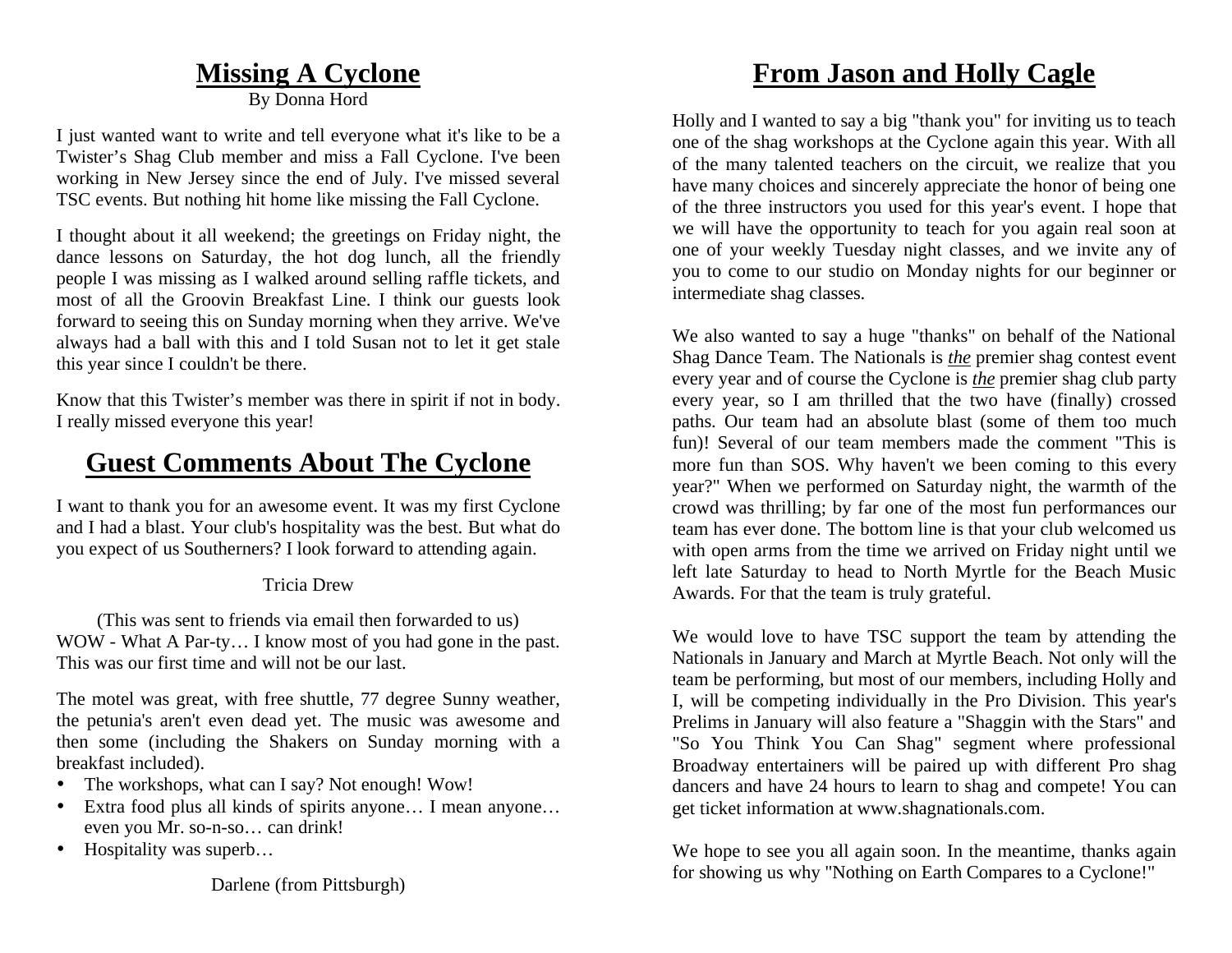### **From Barry Thigpen**

National Shag Dance Championship Chairman

Congratulations on your Beach Music Award. From all I hear about your event, it was very well deserved!

On behalf of the Nationals, thanks for the invitation to participate in the Cyclone. We're very appreciative that you gave our team the opportunity to perform before your large audience. They were made to feel more than welcome.

## **From Johnny B (Barkley)**

A TSC Friend and WSGE 91.7FM DJ

Congratulations to everyone with the Twister's Shag Club for winning the Carolina Beach Music (Cammy) Shag Club Event of The Year Award for the Fall Cyclone! I was very proud and honored to walk out on that stage and accept this great award for Twister's. I told everyone that Twister's Shag Club was currently involved with this year's Fall Cyclone. I also said that next year's awards show will be the following week and will not conflict with Fall Cyclone. That way everyone can attend both events.

I'm very proud of the Twister's Shag Club and thank you for allowing me to accept the award for you. It was a great day. They also awarded me an Appreciation CBMA. I was shocked.



## **From Carl And Ellen Taylor**

Members of the Twisters Shag Club

Carl and I want you to know how much we appreciate being invited back to be a part of this awesome Carolina Beach Music (Cammy) Award winning event. Your warm hospitality and friendship means more to us than you know and we will never take this for granted.

Every person who attends the Cyclone is treated special from the moment they walk in the door until they leave. You all greet everyone with a smile and never show how very tired you have to be from all the work and time spent prior to opening the doors on Friday night.

You deserve the recognition you received this year by receiving the award for Best Shag Club Event!

## **From Mack Doss**

Member of Danville and Lynchburg Shag Clubs

I have just returned to Danville from almost three days at your  $18<sup>th</sup>$ Fall Cyclone. It was a wonderful experience… exhilarating, fast paced and so much fun.

A special thank you to Mike, Frankie, Kathy and Susan and many others for all of the work, efforts and hospitality.

If all Fall Cyclones are this much fun, I can hardly wait for the next one to get here.

Each of you should be commended for making everyone feel so special and welcome, and you certainly deserve the title as "The Fun Bunch". That is an understatement.

Thanks again for a great, fun-filled weekend. I'll see you next year at the  $19^{th}$  annual Fall Cyclone!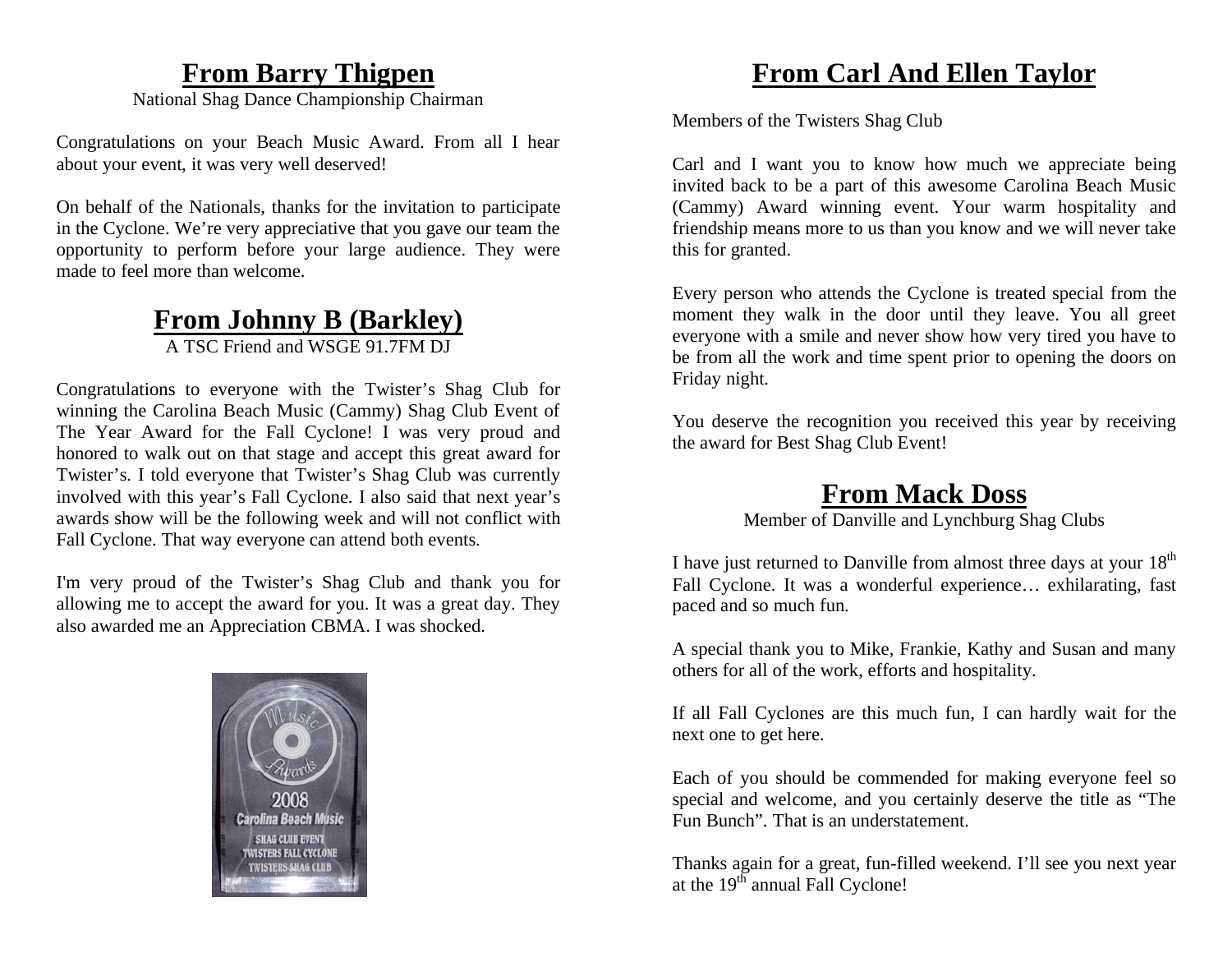### **Tips From the Dance Floor**

By Frankie Johnson

We have all been told many times that the shag is a male lead dance. Yes ladies, we like to hotdog every once in a while and as far as I'm concerned, that's ok. But we need to pay attention to our partners and never pull them out of a step. I stay in my basic if I am dancing with someone I don't know or if I know the person is a new shagger.

Whether we stay in our basic or hotdog, we should never lead. Trust me on this and "do as I say not as I sometimes do". I have been told by more than one partner to stop trying to lead. This isn't a conscious habit. But sometimes it happens when I try to anticipate the next step.

It is especially important to allow a new shagger to lead. If we ladies move because we know the next step, how will our partners learn to lead? I sometimes see ladies take off before the man even has the opportunity to indicate the next move.

Twenty-some years ago Dennis didn't lead and I didn't follow. We rarely had the opportunity to dance. We only knew a few steps and we always executed them in the same sequence. Once we had the opportunity to dance more often and with other partners, we had to learn to lead/follow all over again. Leading is hard! So ladies, give your partners the opportunity to learn to lead well.

During December, TSC will offer free shag lessons by Jason and Holly Cagle. Whenever possible, take advantage of workshops offered by various instructors. If you already know the step, pay close attention to the technique. I learn something from every workshop I attend. Work on executing steps you know well.

It is better to execute a few steps well than to execute many steps poorly. Many times the difference in the execution is technique.

Above all, have fun!

### **Wonderful Things Happened in 2008**

By Peggy Cavin

We had many very successful, fun parties during 2008. We started out our year with our annual Super Bowl Party at Mike and Celia's home. Celia can make some mean chili and iron skillet cornbread which they offer guests from the time you walk into the door until the final game score is posted. We always have our football pool and it seems that everyone gets into the game.

Our Valentine's Day Party, which has become a tradition, was again grand. "Cookie and Cupcake" did a wonderful job with food and prizes this year at the wonderfully outfitted Havana club.

The Spring Pre-SOS party was great. Then at SOS we had our golf outing. We normally have at least 25 members and guests to participate in our golf outings. This year, we played at Eagle's Nest. I think another event has evolved, too. The golf widow's plan a Wine Tasting trip during the golf. The twelve ladies or so get together, meet at the golf course and leave from there. This year they traveled to two wineries and had lunch at a "Tea House" along the way. From what I hear, it will now be a yearly thing.

It's hard to chose whether I want to play golf or go with the "wine ladies". Looks like I'll have to alternate on this one.

The Frozen Fantasy at Mike and Celia's home is one of my favorites. I am certainly glad I wasn't a judge this year. The desserts presented were the best ones yet. Mike and Celia's home is located on the lake with opportunities for water activities plus an awesome game room. One of our own members cooked 12 Boston Butts this year and other members added to this to make a wonderful meal for everyone. Did everybody get to meet Nurse Goodbody handing out her famous shooters?

Our Ellen Taylor Day is always special. This lady is such a wonderful, patient person to come and help us for a whole day. She seems to never tire. We combined this event with a Wine Tasting and dance. Wine and dancing seemed to be a winning combination.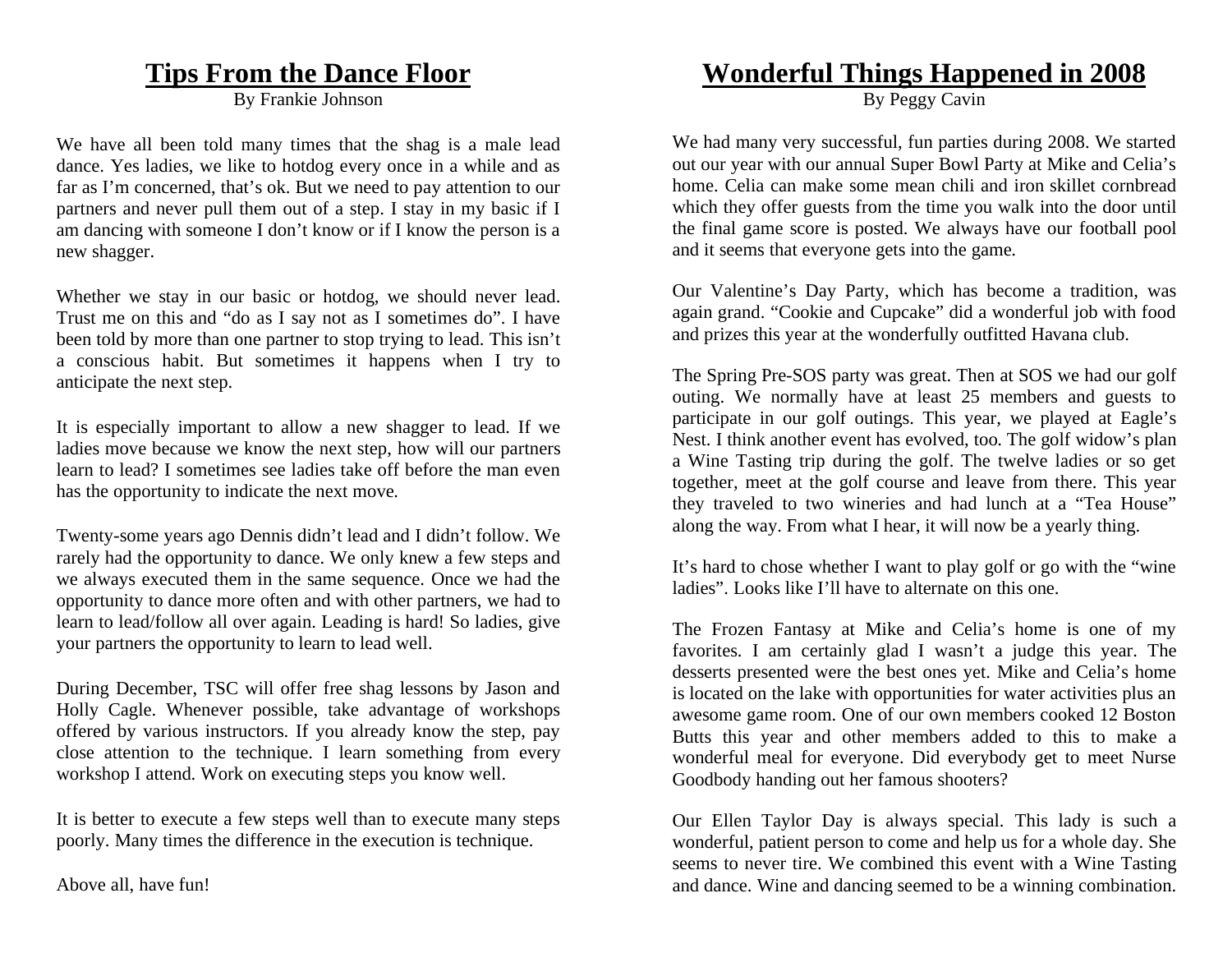The 50s/60's Party in Winston Salem is one that no one wants to miss. Each year we dress in our finest or not so fine 50's and 60's attire. We had a full bus this year with 55 members and guests ready to have fun. Kathy Thompson hosted this trip with the help of "do you want to pass out some water" Roger. (You had to be there for that one to catch the full meaning of that.)

The Area Club Party held at Fox Den surprised everyone with the turnout. We had nearly 450 people come out on the hottest day of the year. But, the heat didn't stop our party. Fox Den has a great place to hold parties of this type. There was an inside room with hardwood dance floor and the outside patio with music and fans to keep us cool… all overlooking the golf course and putting green.

The Vinyl Party as always was a great one. It's nice to hear music played from the old 45's and albums from so long ago. I hope these DJ's hold on to their collections for a long time to come. Some kids today have no clue what a 45 record is. I personally know about the headaches and the miles traveled to acquire these types of collections. Those DJ's are wonderful.

Fall Cyclone 18 was one that will stand out from all the rest for me. This year the setup and teardown was done in record time. We were completely set up on Friday at 3 P.M. "Table reset" on Friday and Saturday nights was done by 2 A.M both nights. Amazing. With the help of some of the newer members, we actually got back to our rooms and had time to rest before the next day.

On the setup team this year, we had at least 22 new members who helped on Thursday and Friday mornings and afternoons. The newer members were such a help and were a big reason why the setup and teardown turned out so well. Most had no idea of what to expect or what to do. But with little direction, they were outstanding. Although the economy might have kept some people from coming, there were still over 850 in attendance. Thank you to all who helped make that party great.

In addition to our friends the wonderful Fantastic Shakers, we had the National Shag Dance Team at this year's Fall Cyclone.

The Shakers, as usual, put on an outstanding show for everyone. The dance team was awesome and they have already hinted that they will be back next year. It was such a treat to watch those young people perform. I hope they will dance longer next time.

We also had a performance on Friday night near closing time when Geoff Burdick and Leslie Melton showed they had a little ballerina in them. They were just having some fun and it was fun to watch. I have never laughed so hard at kids cutting up with each other.

The next party will be the New Year's Eve party which is going to be big this year. Final plans are in this newsletter. I can't wait.

As this article is being written, we are in the midst of settling into a new dance place. The Hideaway Bar and Grill is located on Highway 150 in Mooresville. The food is great. They have recently put down a huge wood floor, redone the main bar and added a standup table/bar. There are special food and drink prices, too.

Our first Friday kicked off with over 140 members and guests. The second night was similarly large. And, we will be gathering there every Friday night from now on. We are very lucky!

Our club has a variety of activities during the year. It's a full calendar of events for everyone. If you miss one, you can join in another. We are like a close family of friends that enjoy the company of each other and miss you when you aren't there!

## **A Few Recipes**

By Teresa Sloop

A couple people have asked for my recipe for the pies I made during the Frozen Fantasy contest. These are the recipes I used. I used Kahlua in one and a toffee liqueur in the other. I did not make my own crust. Betty Crocker All Ready Pie Crusts are so good I see no reason to stress myself over making the crust. Enjoy!

Chocolate Kahlua Mousse Pie, Mousse Ingredients: